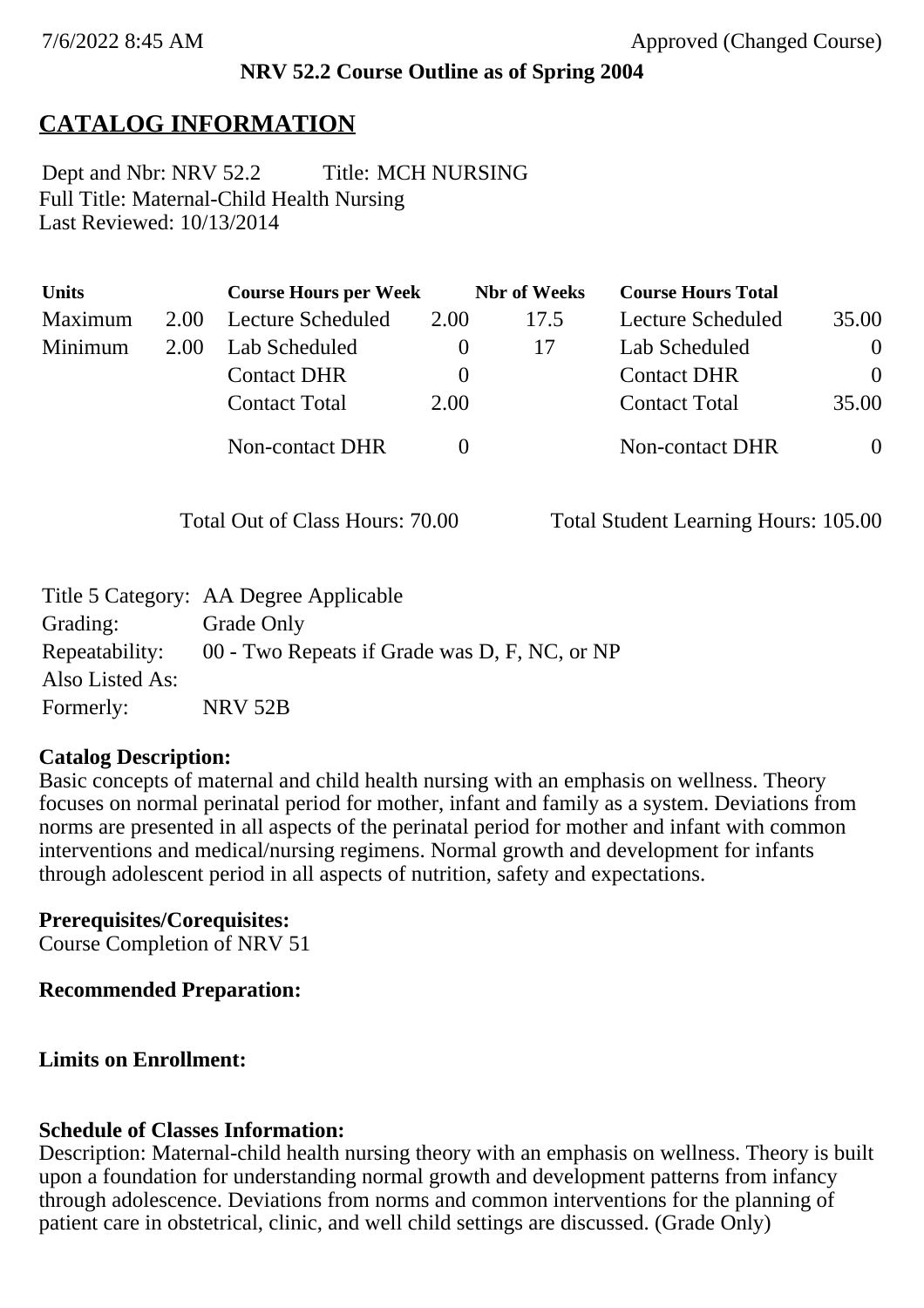Prerequisites/Corequisites: Course Completion of NRV 51 Recommended: Limits on Enrollment: Transfer Credit: CSU; Repeatability: Two Repeats if Grade was D, F, NC, or NP

# **ARTICULATION, MAJOR, and CERTIFICATION INFORMATION:**

| <b>AS Degree:</b><br><b>CSU GE:</b> | Area<br><b>Transfer Area</b> |            |                  | Effective:<br>Effective: | Inactive:<br>Inactive: |
|-------------------------------------|------------------------------|------------|------------------|--------------------------|------------------------|
| IGETC:                              | <b>Transfer Area</b>         |            |                  | Effective:               | Inactive:              |
| <b>CSU Transfer:</b> Transferable   |                              | Effective: | <b>Fall 1981</b> | Inactive:                | Fall 2021              |
| <b>UC</b> Transfer:                 |                              | Effective: |                  | Inactive:                |                        |

**CID:**

**Certificate/Major Applicable:** 

[Certificate Applicable Course](SR_ClassCheck.aspx?CourseKey=NRV52.2)

# **COURSE CONTENT**

## **Outcomes and Objectives:**

Upon completion of this course, the students will be able to:

- 1. Apply concepts from prerequisites to the maternal child specialty.
- 2. Correlate the normal physiologic processes to the identification of abnormal signs and symptoms in the hypothetical scenarios of each of the stages of the perinatal period.
- 3. Describe benefits of prenatal care and identify vital factors and nursing interventions related to potential and actual problems.
- 4. Articulate the stages, symptoms and common nursing interventions for each of the phases of labor/delivery process.
- 5. Describe potential complications of the prenatal and intrapartal period and identify nursing interventions and nursing diagnosis that would be appropriate, given a hypothetical clinical scenario.
- 6. Articulate normal and deviations of normal assessment of the newborn (i.e. reflexes, blood sugars, Apgar scores, head-to-toe assessment).
- 7. Identify safety measures important to the care of the new mother and her newborn (i.e. identification bands, aseptic techniques, and special isolation precautions).
- 8. Articulate common drugs, side effects and uses for the obstetric and the pediatric client.
- 9. Participate in planning patient teaching guides for hypothetical scenarios (i.e. breastfeeding, bathing of infant, bulb suction, circumcision care, care of the umbilical cord, postpartum care of a variety of situations).
- 10. Formulate hypothetical care plans for a variety of situations in the care of the hospitalized (related to developmental phases).
- 11. Articulate the phases of growth and development using Erickson's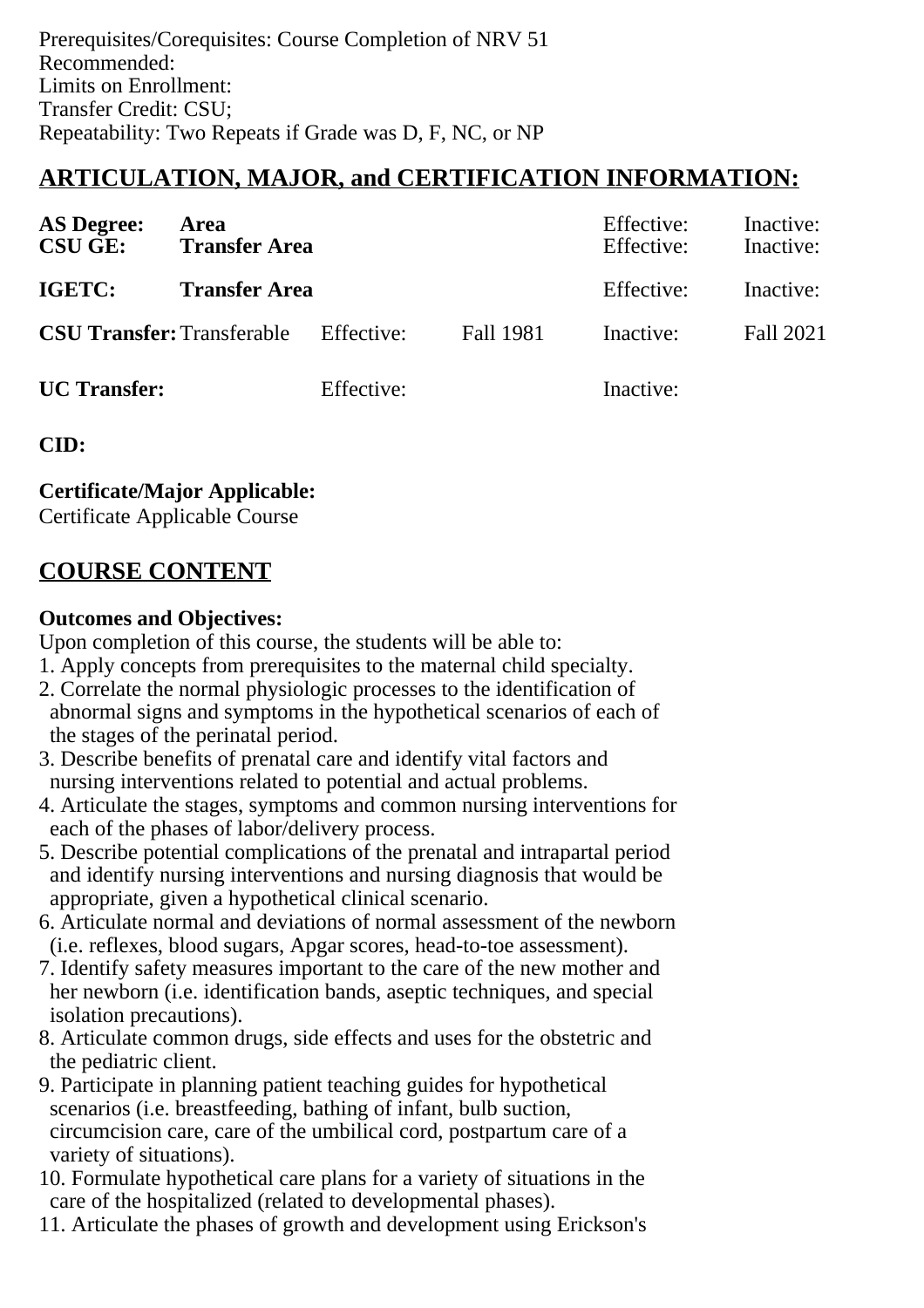theory as a guide for the stages from infancy through adolescence.

- 12. Plan teaching guides for children and parents related to the phases of development (including nutrition, safety and play needs for each stage of development).
- 13. Articulate health maintenance guide for norms of immunization and physical exam requirements through childhood.

# **Topics and Scope:**

- 1. Reproductive & physiologic processes of normal perinatal period.
- a. Prenatal care including signs & symptoms, common discomforts and interventions.
- b. Labor & delivery: including role of the vocational nurse (VN), stages of labor and common interventions and care of the labor patient (including monitoring, common abnormalities of the birth process and interventions (i.e. bleeding, diabetes, preterm labor pregnancy induced hypertension and the use of analgesia/anesthesia).
- c. Postpartum period: including normal phases and bodily changes and common interventions for normal and abnormal problems (i.e. bleeding infection, eclampsia, diabetic mothers).
- d. Newborns: including immediate assessment after delivery and normal growth and development phases from intrauterine life through neonatal period. Apgar scores and basic safety issues, nutrition and patient teaching for new parents are reviewed.
- e. Special needs of newborns requiring intensive care and supportive care to parents (genetic defects, teratogenic effects, problems with infection, gestational age, drug abuse, to name a few).
- f. Care of emergency and scheduled cesarean section with common problems and interventions postop.
- 2. Normal growth and development process:
- a. Fetal development from conception to birth.
- b. Infant and toddler period
- c. Preschool through school-aged child.
- d. Pre-adolescence through adolescent phases of life.
- 3. Common concerns and interventions related to phases of development for:
- a. Safety issues (i.e. prevention of accidents and poisoning)
- b. Nutrition issues (breastfeeding vs bottlefeeding, special needs of toddler, school aged, and adolescent children including deficits).
- c. The meaning of play and needs for each phase of development.
- d. Parenting concerns and issues for each phase of development.
- e. Child abuse issues and nursing interventions.
- f. Erickson's theory of growth and development throughout each phase.
- 4. Pharmacologic interventions are integrated throughout the theory for each phase of development.

## **Assignment:**

- 1. Reading assignments: approximately 35-50 pages per week.
- 2. Case and teaching plans: approximately 1 scenario per week.
- 3. Written Homework: Course objectives and preparation for case studies.
- 4. Term papers: Theory papers to support clinical experiences in the care of children in clinic and nursery school settings, intermediate care